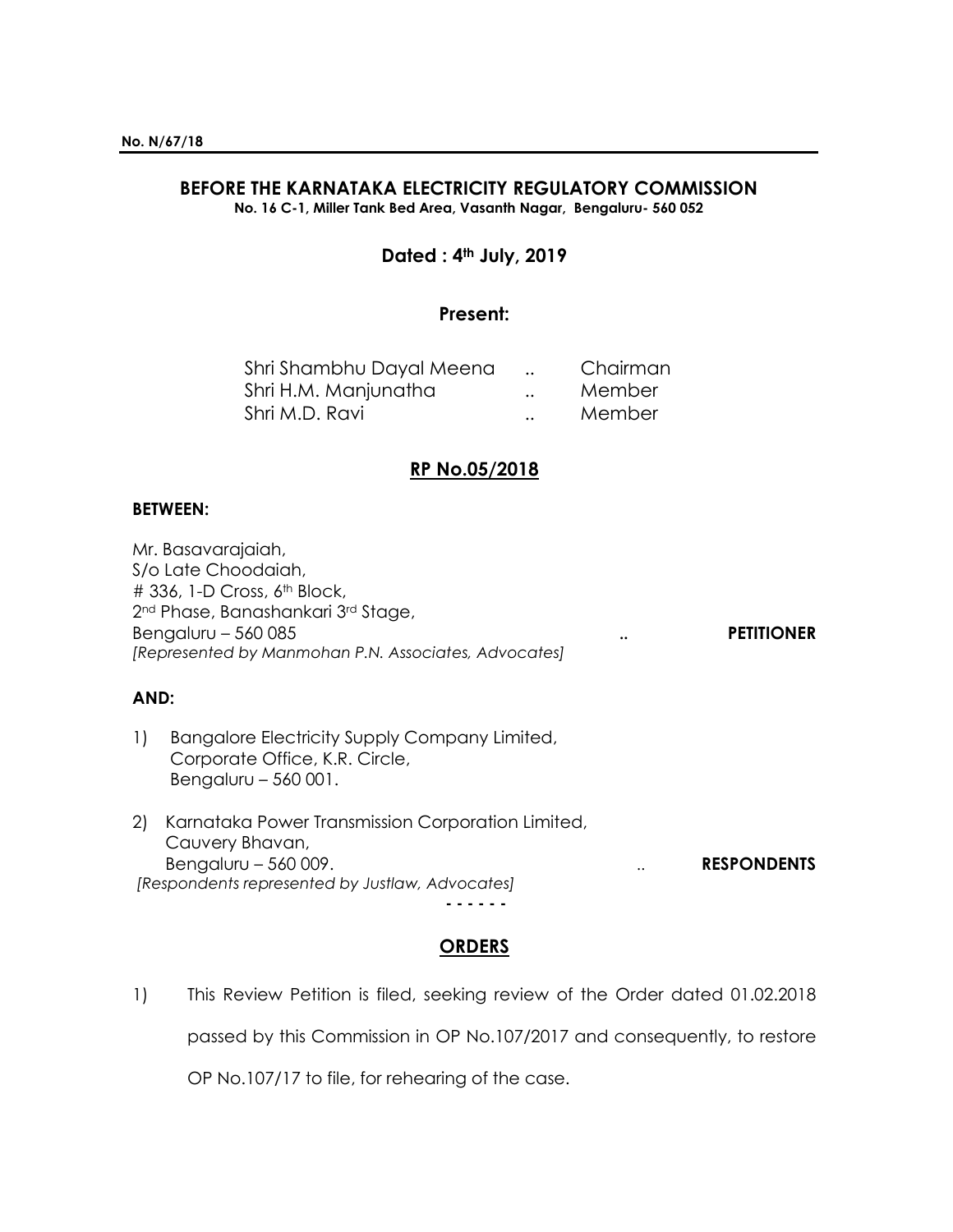2) The material facts, leading to filing of the present Review Petition, may be stated as follows:

- (a) The Petitioner being a land holder, has entered into a Power Purchase Agreement (PPA) dated 29.06.2015 with the 1st Respondent-Bangalore Electricity Supply Company Limited (BESCOM), for sale of Solar energy, in terms of the PPA, pursuant to the allotment made by the Karnataka Renewable Energy Development Limited (KREDL) for establishing a 1 MW capacity Solar Power Project, under the land-owning farmers; category. The situation of the Project was at Thugam Village, Kasaba Hobli, Kanakapura Taluk, Ramanagara District.
- (b) The Petitioner was required to commission the Solar Power Project on or before 28.12.2016, i.e., within 18 months from the date of execution of the PPA and he was requited to achieve the Conditions Precedent within one year from the date of execution of the PPA.
- (c) Article 2.5 of the PPA provides for extension of time, for commissioning of the Project, under certain circumstances and it also provides for the consequences of such extension of time. The relevant portions of Article 2.5 of the PPA, for the purpose of this Review Petition, read thus:
	- *"2.5.5 If the Parties have not agreed, within 30 (thirty) days after the affected Party's performance has ceased to be affected by the relevant circumstance, on the time period by which the Scheduled Commissioning Date or the Expiry Date should be deferred by, any*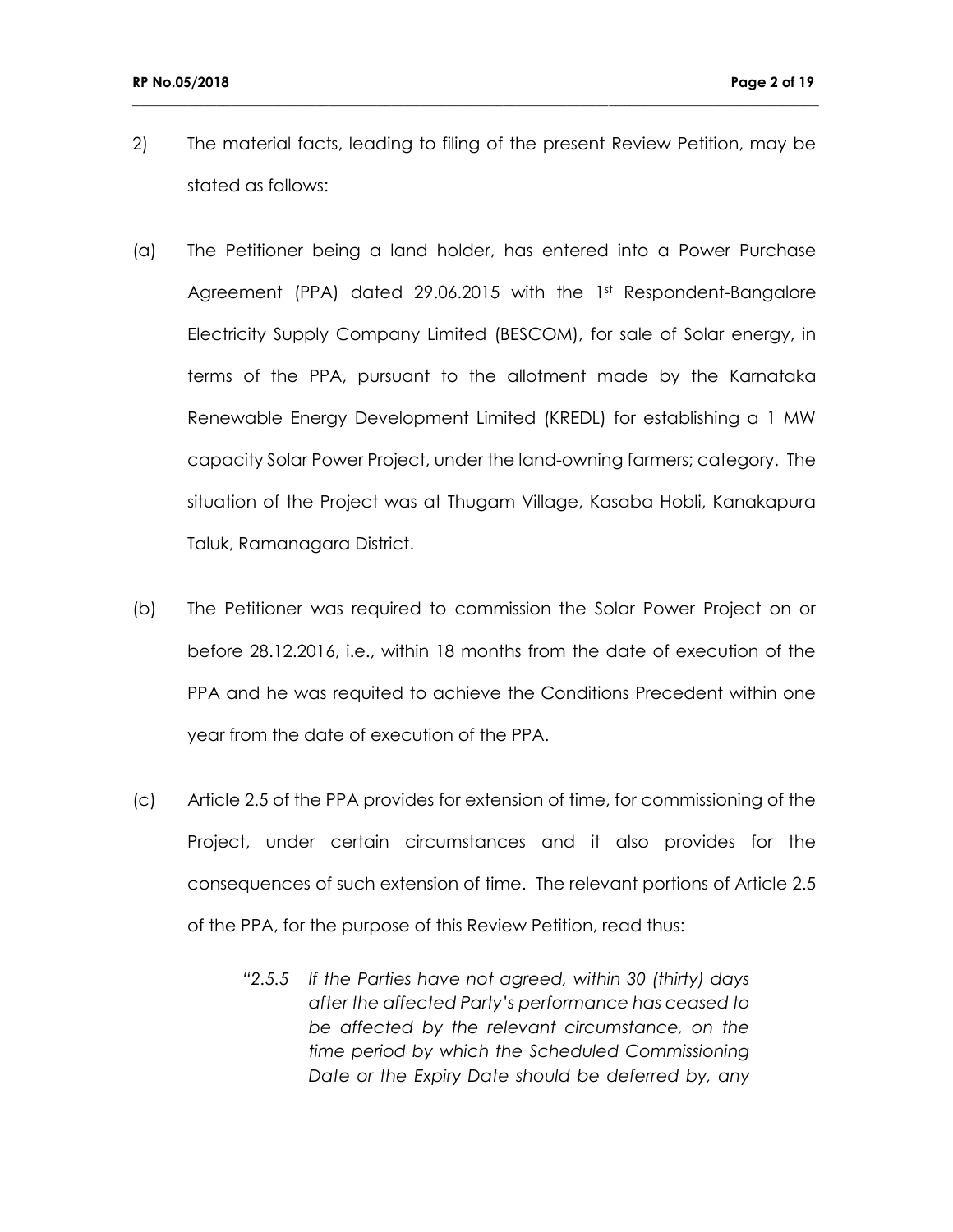*Party may raise the Dispute to be resolved in accordance with Article 10.*

- *2.5.6 As a result of such extension, the Scheduled Commissioning Date and the Expiry Date newly determined shall be deemed to be the Scheduled Commissioning Date and the Expiry Date for the purposes of this Agreement."*
- Article 5.1 of the PPA provides for the tariff payable, which reads thus:

**\_\_\_\_\_\_\_\_\_\_\_\_\_\_\_\_\_\_\_\_\_\_\_\_\_\_\_\_\_\_\_\_\_\_\_\_\_\_\_\_\_\_\_\_\_\_\_\_\_\_\_\_\_\_\_\_\_\_\_\_\_\_\_\_\_\_\_\_\_\_\_\_\_\_\_\_\_\_\_\_\_\_\_\_\_\_\_\_\_\_\_\_\_\_\_\_\_\_**

"*5.1 Tariff payable:*

*The SPD shall be entitled to receive the tariff of Rs.8.40 per kWh based on the KERC tariff Order S/03/01 dated 10.10.2013 in respect of SPD's Solar PV projects in terms of this agreement for the period between COD and the Expiry Date. However, subject to Clause 2.5, if there is a delay in commissioning of the Project beyond the Scheduled Commissioning Date and during such period there is a variation in the KERC Tariff, then the applicable Tariff for the projects shall be the lower of the following:*

- *(i) Rs.8.40 per kWh.*
- *(ii) Varied tariff applicable as on the date of Commercial Operation."*
- (d) As per the request letter dated 15.12.2016 (ANNEXURE-C), the 1st Respondent (BESCOM) granted extension of the Scheduled Commissioning Date up to 28.03.2017, *vide* its letter dated 03.02.2017 (ANNEXURE-M). The Petitioner commissioned the Solar Power Project on 13.03.2017, well within the extended period of time for commissioning the Project. Therefore, the Petitioner has claimed that he is entitled to a tariff of Rs.8.40 per unit, for the energy supplied, as provided in Article 5.1 of the PPA.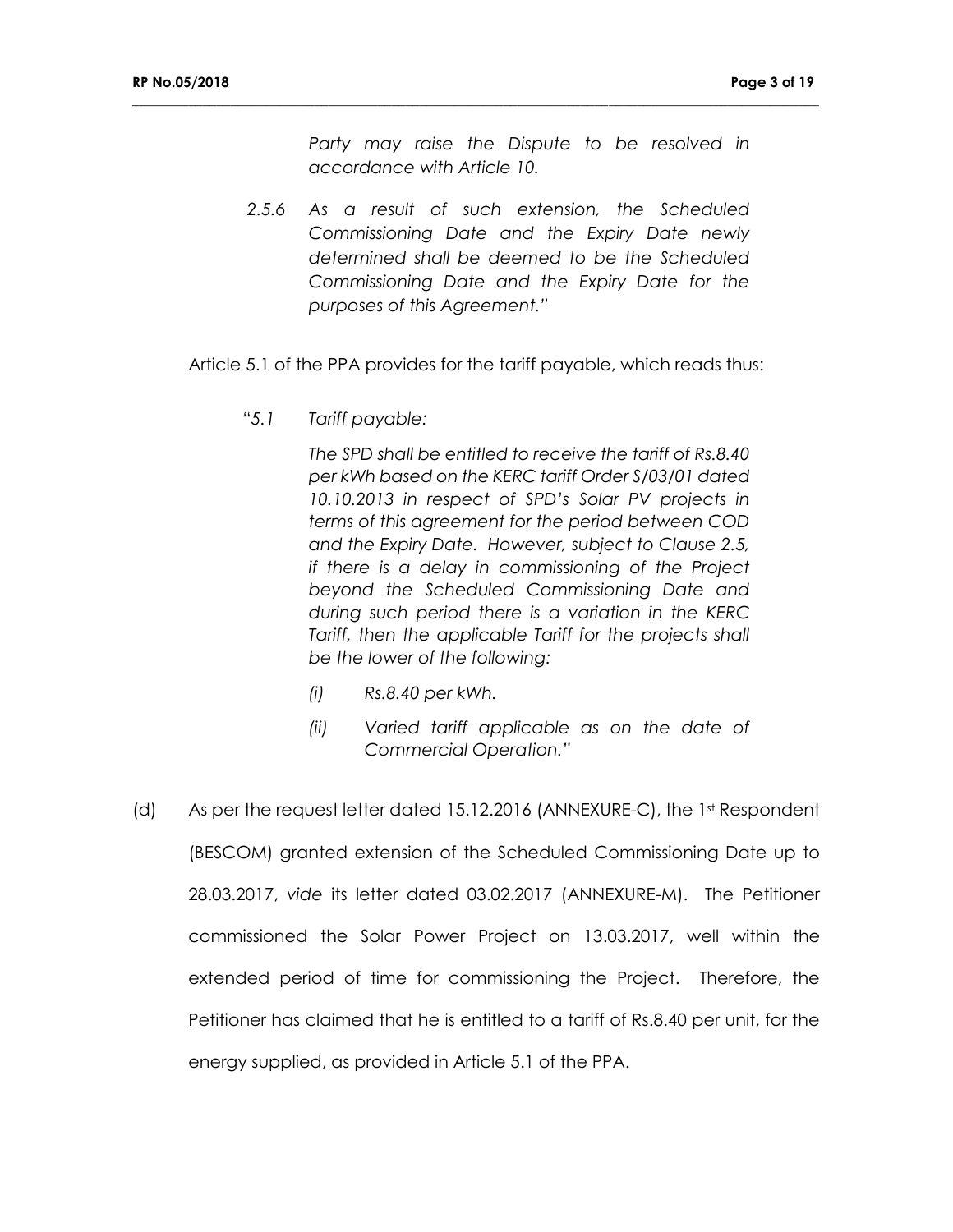(e) The 1st Respondent (BESCOM) issued a letter dated 15.04.2017 (ANNEXURE-V) intimating the Petitioner to file a Petition before this Commission, for seeking extension of the Scheduled Commissioning Date, narrating all relevant grounds and producing all relevant documents, in support of his request for extension of time. Pursuant to it, the Petitioner filed OP No.107/2017 before this Commission on 22.06.2017. The 1st Respondent (BESCOM) submitted the circumstances under which it granted the extension of time and the 2nd Respondent (KPTCL) did not file any Statement of Objections.

- (f) After hearing the learned counsel for the Petitioner and considering the facts on record, this Commission, by its Order dated 01.02.2018, disallowed the request of the Petitioner, for a declaration that the Project in question was commissioned within the due date and that, consequently, the Petitioner was not entitled to a tariff of Rs.8.40 per unit, but was only entitled to a tariff of Rs.6.51 per unit, the varied tariff applicable as on the date of commissioning of the Petitioner's Plant and also directed the Petitioner to pay the Liquidated Damages, as provided under Articles 2.2 and 2.5.7 of the PPA.
- (g) The present Review Petition is filed against the said Order dated 01.02.2018 in OP No.107/2017.
- 3) The grounds urged, both in the pleadings, as well as during the arguments, in support of the Review Petition, may be stated as follows: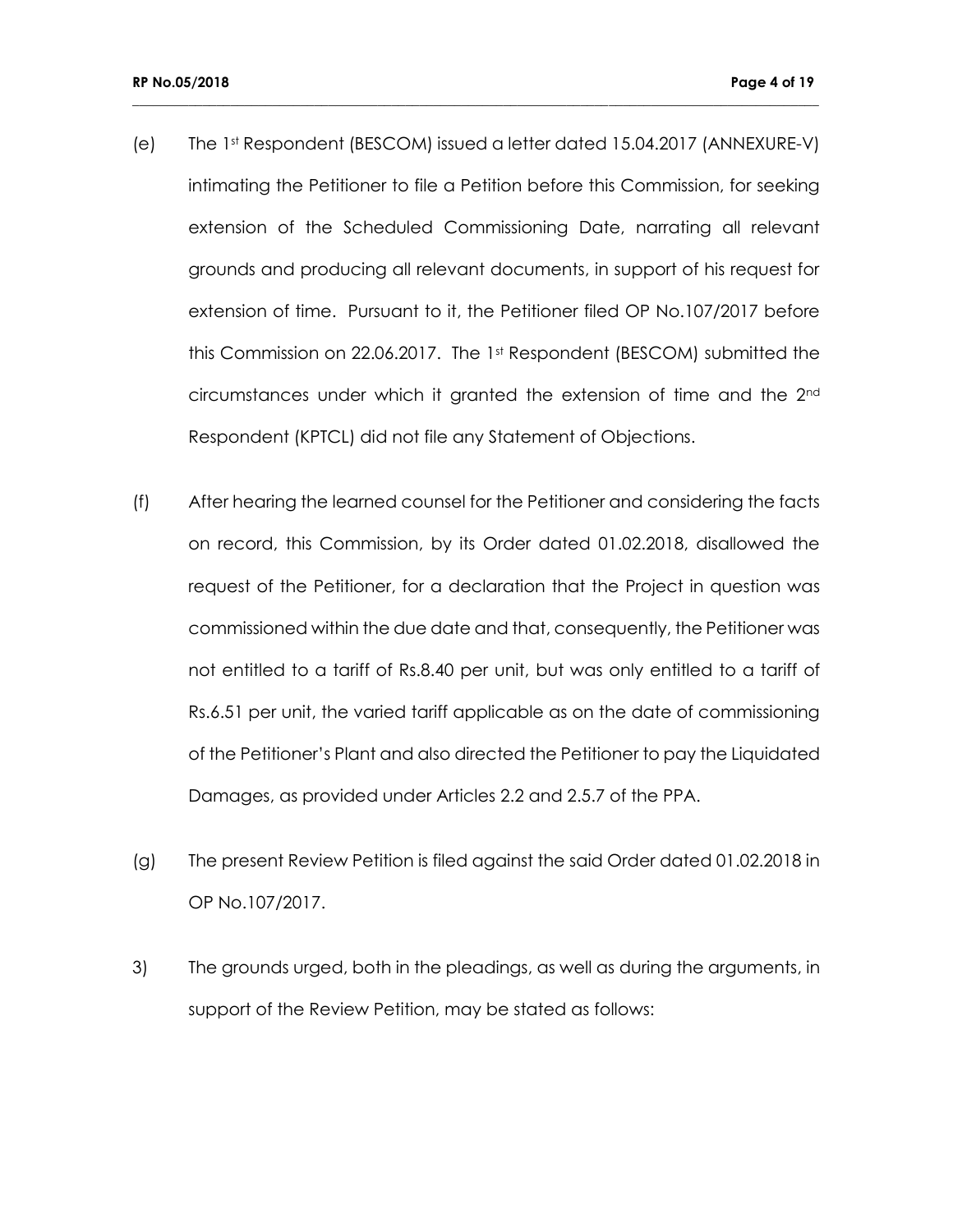(a) That, this Commission has no jurisdiction to issue the communications dated 16.03.2017 (ANNEXURE-S), 05.04.2017 (ANNEXURE-T) and 07.07.2017 (ANNEXURE-W), wherein the Electricity Supply Companies (ESCOMs) were directed not to allow any extension of time for commissioning of the Projects, beyond the Scheduled Commissioning Date and to advise the concerned Developer to file a Petition before this Commission, with all the relevant grounds and documents, for seeking approval of any extension of the Commissioning Date.

- (b) That, there was no dispute between the Petitioner and the  $1<sup>st</sup>$  Respondent (BESCOM) regarding the grant of extension of time, therefore, it was not open for this Commission to examine the validity of the extension of time. That, this Commission has no jurisdiction to re-determine the tariff agreed to in the PPA, executed between the parties. The power of this Commission is restricted to the period, prior to the execution of the PPA, and once the PPA was signed, the Commission cannot re-open the tariff agreed to in the PPA.
- (c) That, there is an error apparent on the face of record, in evaluating the evidence on record, by this Commission. That, the Petitioner had made out proper grounds for proving the *Force Majeure* Events, explaining the delay in commissioning of his Project, beyond the Scheduled Commissioning Date. That, therefore, such delay was a valid excuse under the terms of the PPA and the Petitioner could not have been held to be in breach of any of the terms of the Agreement.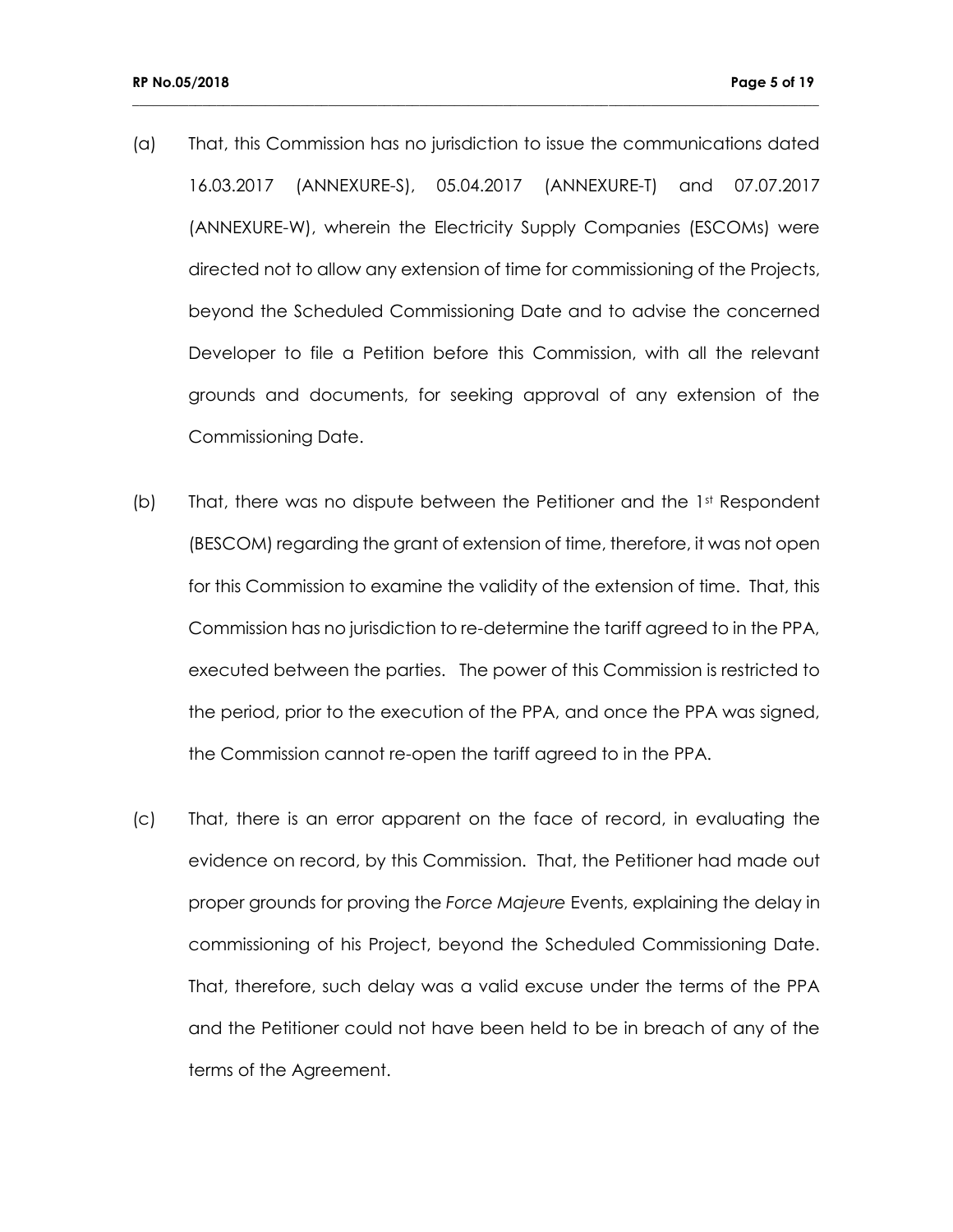(d) Therefore, the Petitioner has prayed for allowing the Review Petition.

- 4) Upon Notice, the 1<sup>st</sup> Respondent (BESCOM) appeared through its counsel and filed its objections, contending that the Petitioner has failed to make out any grounds for review of the Order in question and that the Petitioner is attempting to re-agitate his case and the same is impermissible in law, and the Petitioner cannot be permitted to re-agitate his case, under the guise of review of the Order in question. Therefore, the 1st Respondent (BESCOM) has prayed for dismissal of the Review Petition. Notice to the 2nd Respondent (KPTCL) was dispensed with, as it was not a necessary party to the Review Petition.
- 5) We have heard the learned counsel for the parties. The learned counsel for the Petitioner has also filed Written Arguments.
- 6) The following Points would arise for our consideration:
	- (1) Whether this Commission has no jurisdiction to interfere with the extension of time, beyond the Scheduled Commissioning Date, granted by the 1st Respondent (BESCOM), for commissioning the Solar Power Project of the Petitioner?
	- (2) Whether there is an error apparent on the face of record, in holding that the Petitioner has failed to make out a case for extension of time?
	- (3) What Order?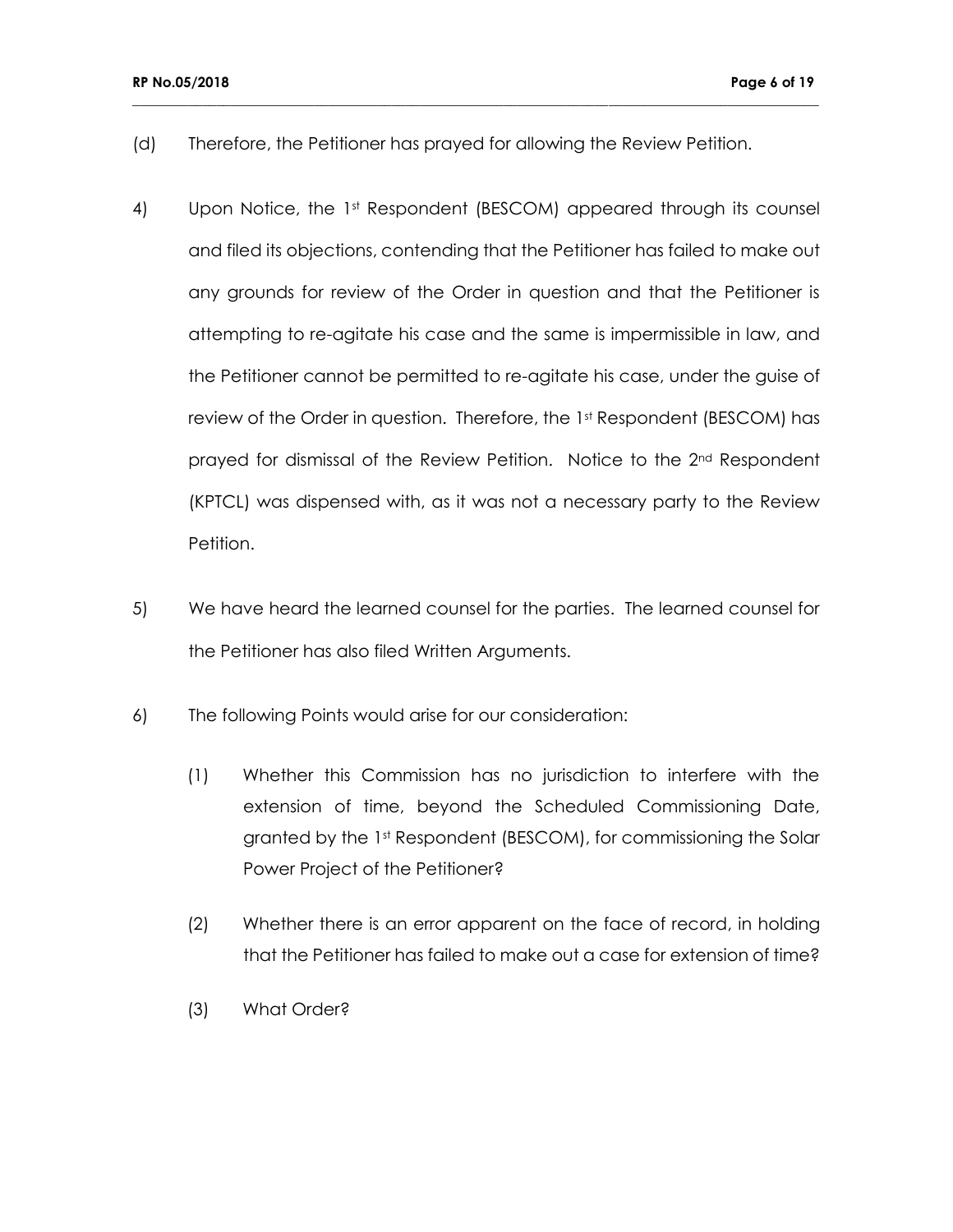7) After considering the rival contention and the material on record, our findings on the above Points are as follows:

- 8) **POINT No.(1):** *Whether this Commission has no jurisdiction to interfere with the extension of time, beyond the Scheduled Commissioning Date, granted by the 1st Respondent (BESCOM), for commissioning the Solar Power Project of the Petitioner?*
- (a) The same controversy, as noted in Point No.(1) above, had arisen in OP No.65/2017, decided by this Commission on 07.08.2018, in the case of *Madamageri Solar Power Project LLP and another –Vs- HESCOM*. The learned counsel, who appeared for the Petitioner in the present Review Petition, had also appeared for the Petitioner-Project Developer in that case, and had put forth the similar contentions in that case, as advanced in the present case. The provisions of the PPA in that case were exactly similar to the provisions of the PPA in the present case. Regarding the controversy, as is involved in the present case, Issue No.(2) was framed in that case, and at Paragraph-7 of the Order dated 07.08.2018, this Commission had given detailed reasons and had come to the conclusion that, this Commission had jurisdiction to satisfy itself, as to the proof of the *Force Majeure* Events alleged by the Petitioner-Project Developer. After hearing the learned counsel for the Petitioner and going through the decisions cited by him, on the controversy involved, we are of the considered view that, the earlier reasons given by this Commission in the above mentioned case, would hold good in the present case also. The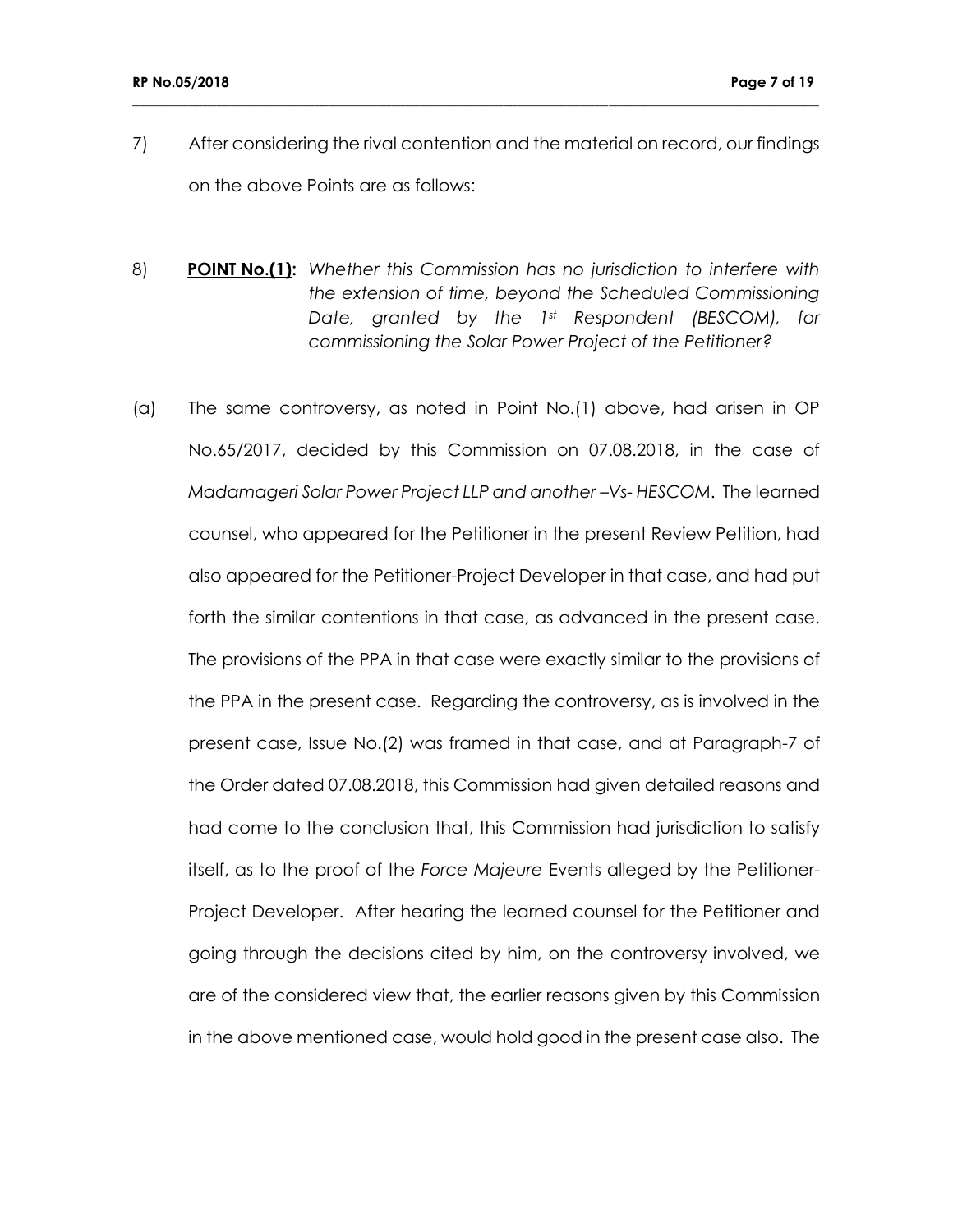relevant Issue framed in OP No.65/2017 and the findings of this Commission

**\_\_\_\_\_\_\_\_\_\_\_\_\_\_\_\_\_\_\_\_\_\_\_\_\_\_\_\_\_\_\_\_\_\_\_\_\_\_\_\_\_\_\_\_\_\_\_\_\_\_\_\_\_\_\_\_\_\_\_\_\_\_\_\_\_\_\_\_\_\_\_\_\_\_\_\_\_\_\_\_\_\_\_\_\_\_\_\_\_\_\_\_\_\_\_\_\_\_**

thereon, are as follows:

- *"7) ISSUE No.(2): Whether this Commission has jurisdiction to call upon the Petitioners to prove the Force Majeure Events, relied upon by them, by filing a Petition, urging the relevant grounds and producing proper evidence, for the scrutiny of the Commission, inspite of the Respondent admitting or not denying the occurrence of such Force Majeure Events?*
- *(a) The learned counsel for the 2nd Petitioner submitted that, this Commission has no jurisdiction to call upon the Petitioners to file a Petition, for proving the Force Majeure Events, in view of the fact that the Respondent (HESCOM) has considered the request of the Petitioners for extension of time, on the ground of the Force Majeure Events, and granted extension of time by six months for commissioning the Solar Power Project, as per the PPA. Therefore, he submitted that, there was no dispute between the parties and hence, the present Petition cannot be treated as a dispute under Section 86(1)(f) of the Electricity Act, 2003. The learned counsel also submitted that, the tariff agreed to between the parties, cannot be altered by this Commission, in view of the extension of time granted by the Respondent (HESCOM) for commissioning of the Solar Power Project.*
- *(b) We have cautiously considered the arguments put forth by the learned counsel for the 2nd Petitioner and the decisions relied upon by him. In our considered view, his arguments are not tenable, for the following reasons:*
- *(i) This Commission has come across a number of instances, where the Distribution Licensees, who had entered into the PPAs with the Solar Power Developers (SPDs), had indiscriminately granted the extension of*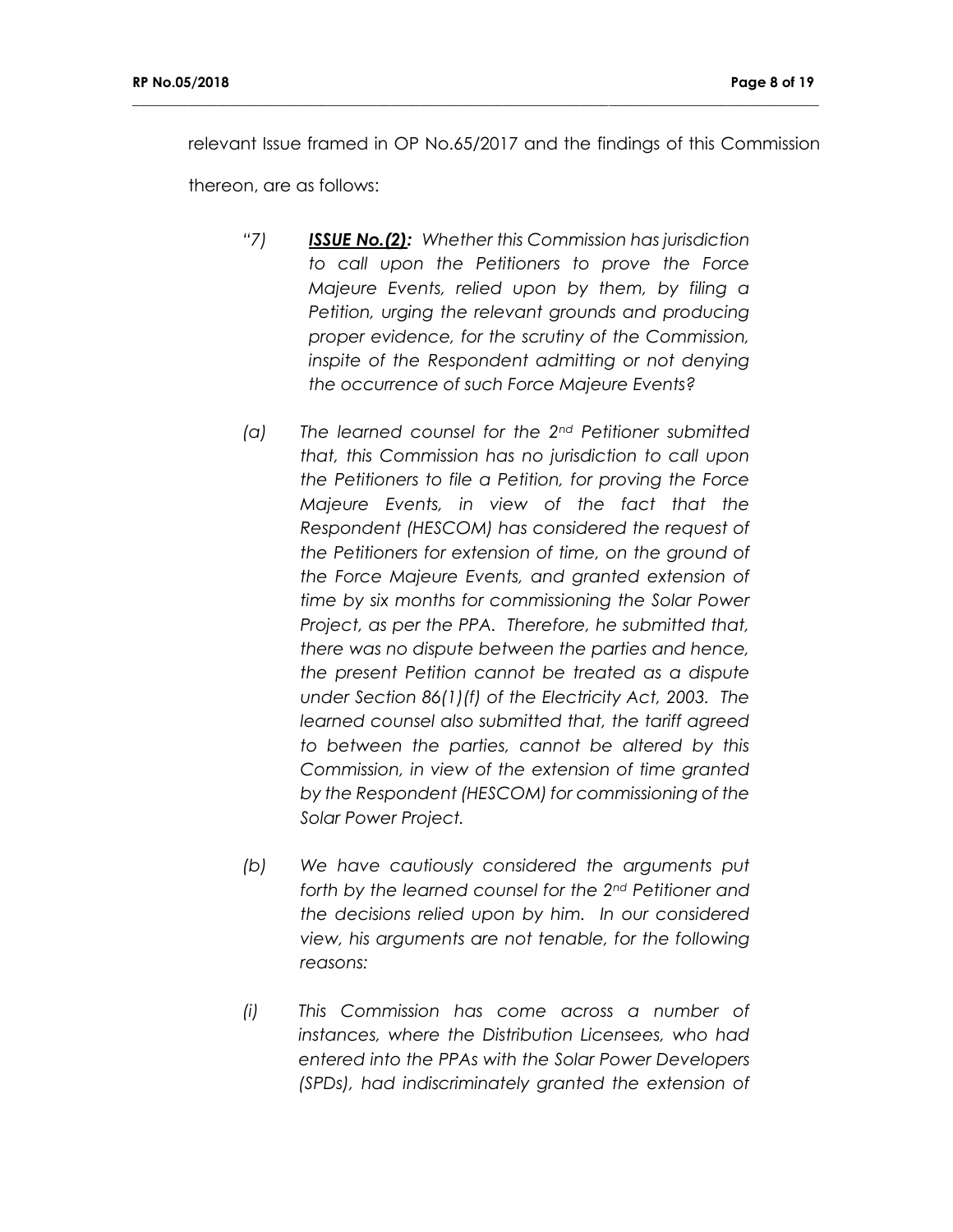*time for commissioning the Solar Power Projects, relying upon the clause relating to 'extension of time', contained in the PPAs. Therefore, the Commission was compelled to issue the letter dated 05.04.2017, directing all the Distribution Licensees in the State, to advise the concerned SPDs / SPVs to file a Petition before this Commission, with all the relevant grounds / documents, for seeking the approval of the extension of time, granted by the Electricity Supply Companies (ESCOMs), for commissioning the Solar Power Projects. It is true that, the clause relating to the 'extension of time', incorporated in the PPAs, permits the Distribution Licensees to grant the extension of time, on the ground of Force Majeure Events affecting the SPDs. In Article 8 of the PPA, the meaning of the 'Force Majeure Events' and the limitations and restrictions of its applicability, in a given case, are stated.*

**\_\_\_\_\_\_\_\_\_\_\_\_\_\_\_\_\_\_\_\_\_\_\_\_\_\_\_\_\_\_\_\_\_\_\_\_\_\_\_\_\_\_\_\_\_\_\_\_\_\_\_\_\_\_\_\_\_\_\_\_\_\_\_\_\_\_\_\_\_\_\_\_\_\_\_\_\_\_\_\_\_\_\_\_\_\_\_\_\_\_\_\_\_\_\_\_\_\_**

*(ii) The main contention of the learned counsel for the 2nd Petitioner is that, when the term of the PPA empowers the Respondent (HESCOM) to grant the extension of time for commissioning of the Solar Power Project, on the ground of Force Majeure Events, the Commission cannot interfere with the discretion exercised by the Respondent (HESCOM) in extending the time. It is not in dispute that, if the commissioning of the Solar Power Project does not take place within the specified time, the SPD would be entitled to a lower tariff, applicable as on the date of the commercial operation of the Project. Therefore, the indiscriminate extension of time, on the purported ground of a Force Majeure Event, affects the tariff, payable under the PPA, for the energy supplied. In the present case, as per the term of the PPA, the Project was required to be commissioned, on or before 31.12.2016, however, the Project was commissioned at a later date. It is also not in dispute that, the tariff payable for the Solar Power Projects was reduced during the subsequent Control Periods. Therefore, the Respondent (HESCOM), accepting or consenting the Force Majeure Events,*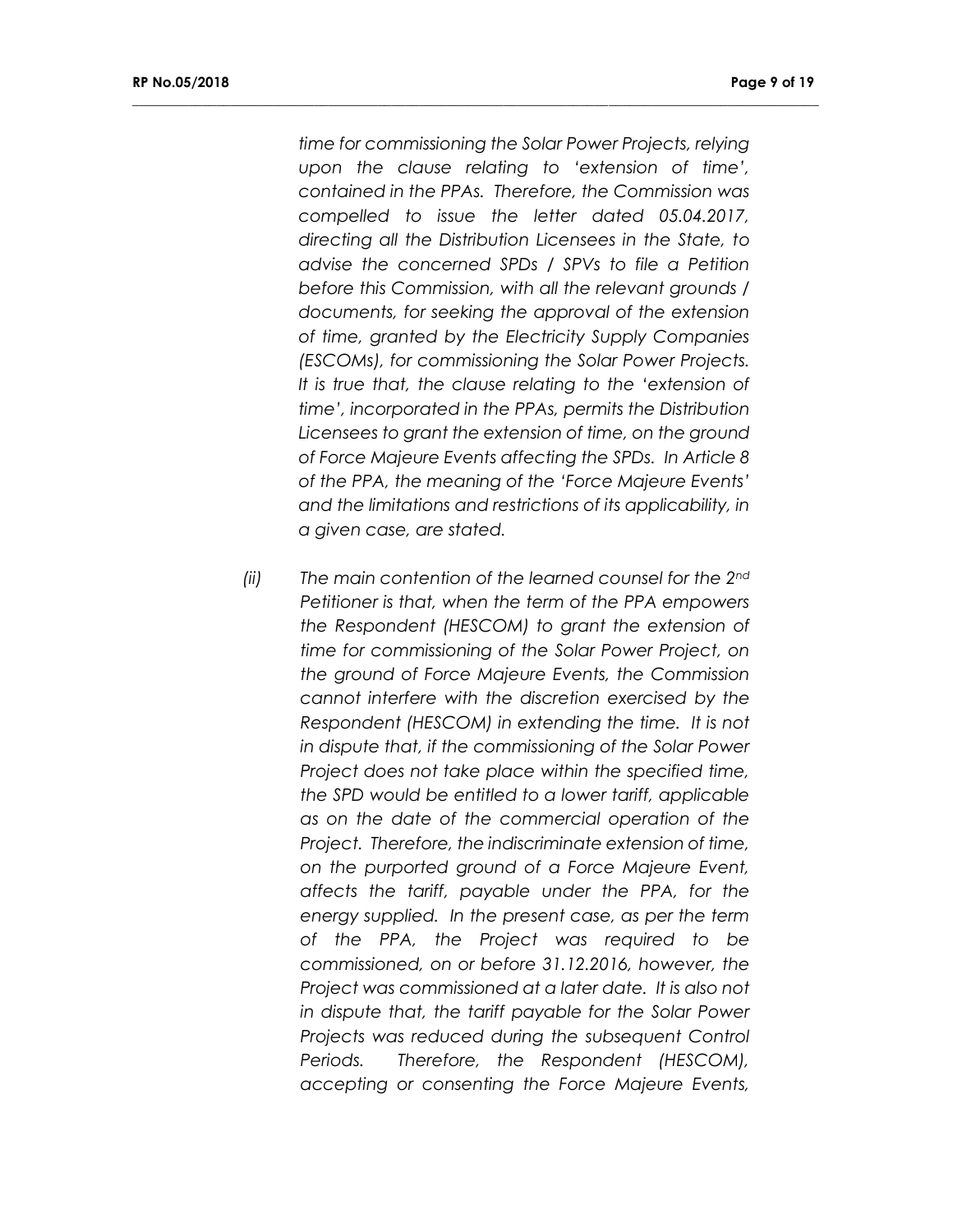*claimed by the Petitioners on insufficient grounds or otherwise, would affect the tariff payable under the PPA, which in turn, would affect the interest of the consumers. In such an event, the Commission has a duty to intervene and satisfy itself, as to whether the claim of the Petitioners for the extension of time, on the ground of the Force Majeure Events, is properly met or not, irrespective of the satisfaction of the Respondent (HESCOM) on the said fact.* 

**\_\_\_\_\_\_\_\_\_\_\_\_\_\_\_\_\_\_\_\_\_\_\_\_\_\_\_\_\_\_\_\_\_\_\_\_\_\_\_\_\_\_\_\_\_\_\_\_\_\_\_\_\_\_\_\_\_\_\_\_\_\_\_\_\_\_\_\_\_\_\_\_\_\_\_\_\_\_\_\_\_\_\_\_\_\_\_\_\_\_\_\_\_\_\_\_\_\_**

*(iii) The above view that we have taken, is based on the principles stated in the judgment rendered by the Hon'ble Supreme Court, in the case of All India Power Engineer Federation and Others –Vs- Sasan Power Limited and Others, reported in (2017) 1 SCC 487. In the said decision, the Hon'ble Supreme Court has considered the effect of a waiver of a right, by the Distribution Licensee, under the provision of the PPA, which would adversely affect the tariff agreed to under the PPA. The principles are stated thus:*

> *'The general principle is that everyone has a right to waive and to agree to waive the advantage of a law or rule made solely for the benefit and protection of the individual in his private capacity which may be dispensed with without infringing any public right or public policy. …' [Paragraph-22]*

> *'The test to determine the nature of interest, namely, private or public is whether the right which is renunciated is the right of party alone or of the public also in the sense that the general welfare of the society is involved. …' [Paragraph-23]*

*Further, it is held that:*

*'… If there is any element of public interest involved, the court steps in to thwart any waiver which may be contrary to such public interest. …' [Paragraph-24]*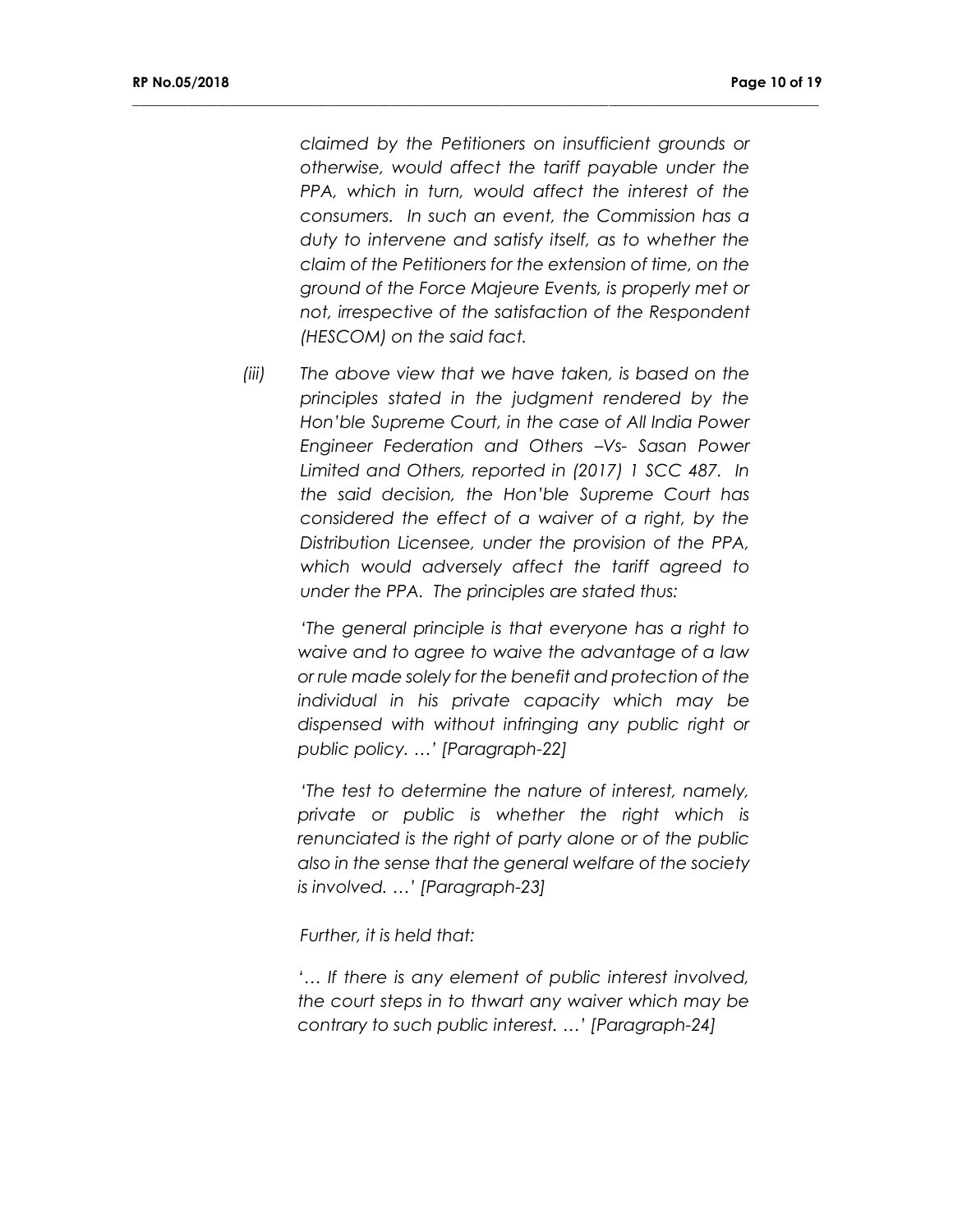*In the said case, the question was, 'whether the waiver of a provision of the PPA by the Distribution Licensee, having an effect to increase the tariff, was valid or not'. It is held that, the increase in the tariff would adversely affect the consumers and thereby, any waiver by the Distribution Licensee, against the terms of the PPA, is invalid. We are of the considered opinion that, the principle stated above would squarely apply to a case, where the Distribution Licensee gives its consent, against the terms of the PPA, in respect of a Force Majeure Event, which has the effect of an increase in the tariff, which in turn, would affect the consumers. Therefore, it becomes the duty of this Commission to scrutinize, as to whether there was a case for the extension of time, for commissioning the Solar Power Project, on the ground of Force Majeure Events.*

**\_\_\_\_\_\_\_\_\_\_\_\_\_\_\_\_\_\_\_\_\_\_\_\_\_\_\_\_\_\_\_\_\_\_\_\_\_\_\_\_\_\_\_\_\_\_\_\_\_\_\_\_\_\_\_\_\_\_\_\_\_\_\_\_\_\_\_\_\_\_\_\_\_\_\_\_\_\_\_\_\_\_\_\_\_\_\_\_\_\_\_\_\_\_\_\_\_\_**

*(iv) This Commission has the exclusive jurisdiction to determine the tariff for supply of electricity by a Generating Company to a Distribution Licensee, as per the provisions of Sections 61 to 64 of the Electricity Act, 2003 and the relevant Regulations framed, thereunder. The Generating Company is prohibited from recovering a price or charge exceeding the tariff determined by the Commission. Therefore, wherever the terms of the PPA provide for reduction in tariff, on occurrence of certain events, the Commission alone has the jurisdiction to pronounce a finding regarding the proof or otherwise of the occurrence of such events. The parties concerned being in agreement regarding the occurrence of such events, is irrelevant. Therefore, in the present case, the clause in the PPA authorizing the Respondent (HESCOM) to extend the time for commissioning of the Project by the Petitioners, on the ground of Force Majeure Events, is contrary to the provisions of the Electricity Act, 2003, as it has the effect of taking away the jurisdiction of the Commission, to determine the applicable tariff. The parties cannot confer or take away the jurisdiction of a Court or Adjudicating Authority. It is only this*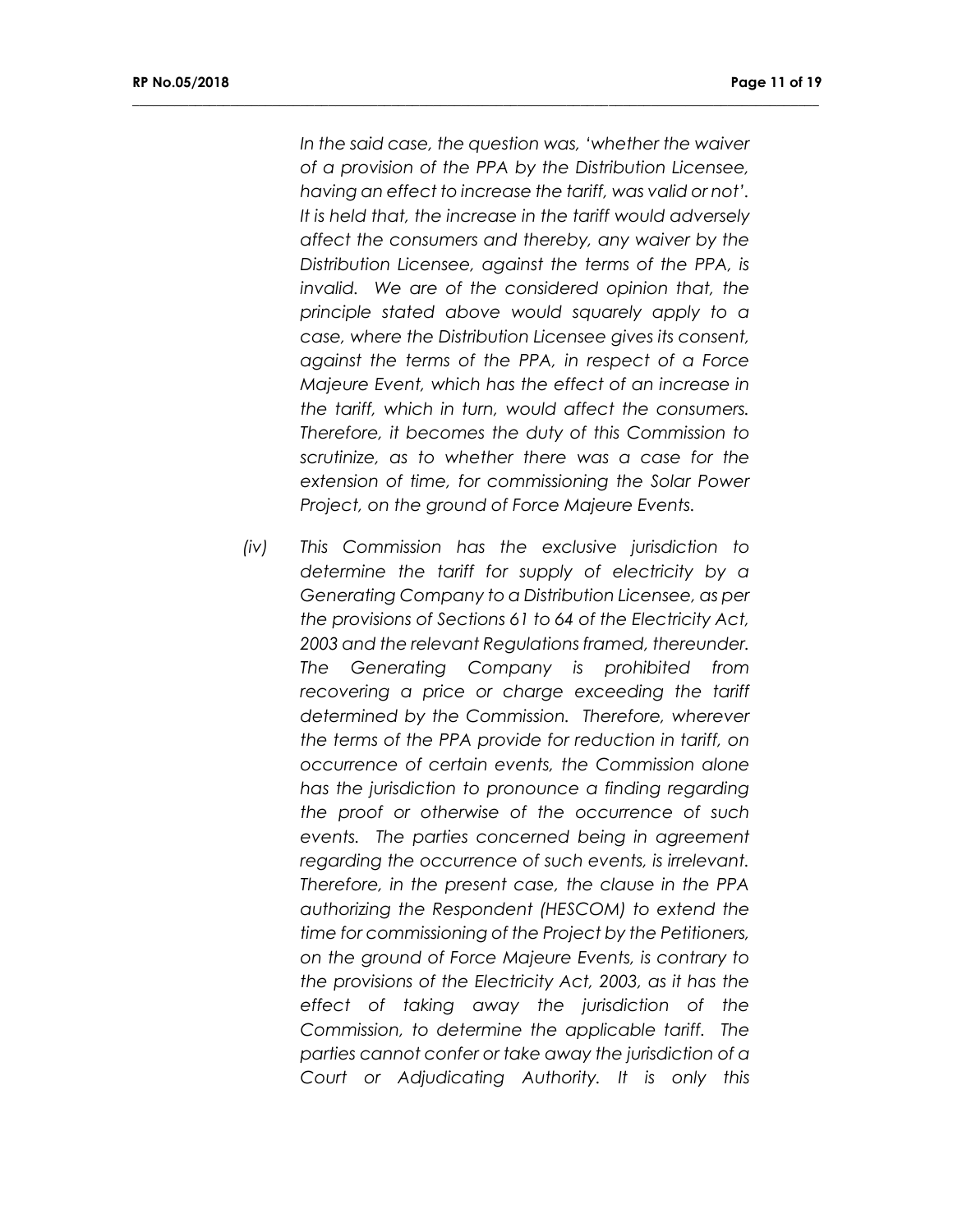*Commission that has the exclusive jurisdiction to adjudicate upon the existence or otherwise of such an event which affects the tariff.*

*(c) Now, let us consider the decisions, relied upon by the learned counsel for the 2nd Petitioner, in support of his arguments.*

- *(i) The learned counsel's first contention that, this Commission is not a party to the PPA and being a third party to the PPA and it has no jurisdiction to intervene in the matter and to determine, as to whether the extension of time granted by the Respondent (HESCOM), in terms of the Agreement is valid or not, is not acceptable. As already noted above, this Commission has the jurisdiction to satisfy itself, as to whether the extension of time granted by the Respondent (HESCOM), on the ground of Force Majeure Events is valid or not. For this purpose, the Commission need not be a party to the PPA, but it has got a duty to intervene and determine the applicable tariff in a given case and there need not be a dispute between the parties on it.*
- *(ii) The learned counsel for the 2nd Petitioner has relied upon the decision reported in 2016 (3) SCC 515, in the case of Bangalore Electricity Supply Company Limited –Vs- Konark Power Projects Ltd. and Another, to contend that, the tariff agreed to in a PPA, cannot be altered during the term of such PPA. The principle stated in the said case is not applicable to the case on hand because, in this case, the terms of the PPA, itself provided for a reduced tariff, on proof of certain events. It is also held by the Hon'ble Supreme Court, in the case of Gujarat Urja Vikas Nigam Ltd. –Vs- Tarini Infrastructure Ltd., & Others, reported in AIR 2016 SC 5580, that the decision rendered in the Konark case was confined only to the facts of that case.*
- *(iii) The learned counsel for the 2nd Petitioner next relied upon the decision reported in 2017 SCC Online SC*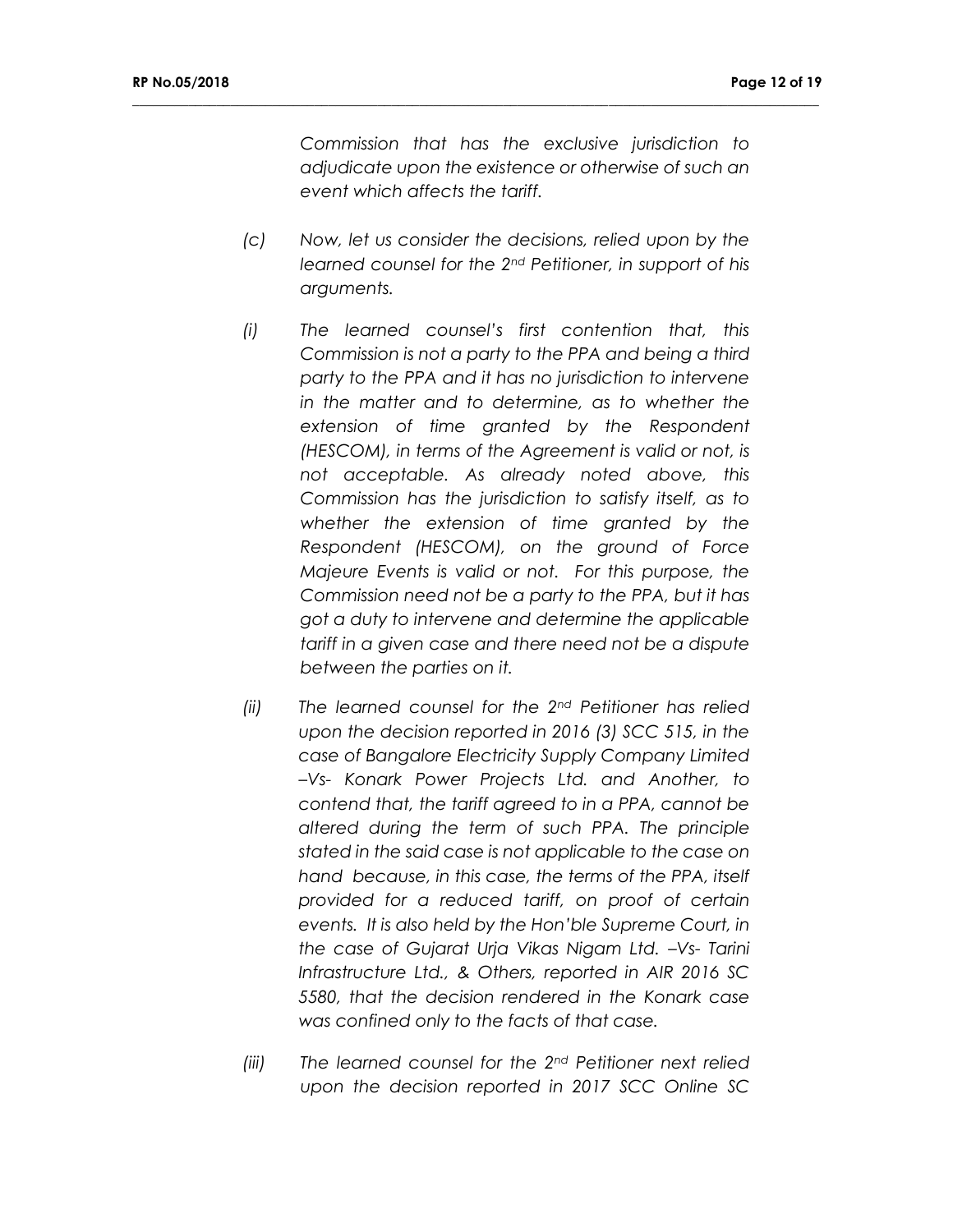*1248, in the case of Gujarat Urja Vikas Nigam Limited – Vs- Solar Semiconductor Power Company (India) Private Limited and Others, to contend that, this Commission has no power in its inherent jurisdiction, to alter the tariff or the other terms and conditions, agreed to in a PPA. In the said case, the question that arose for consideration was, 'whether the Commission could extend the Control Period in respect of a Solar Power Project, under its inherent jurisdiction.' This question was answered in the negative. The principle stated in the said decision is not applicable to the case on hand, as this Commission is not exercising its inherent powers, but is exercising its power to determine the tariff, to resolve the question involved in this case.*

**\_\_\_\_\_\_\_\_\_\_\_\_\_\_\_\_\_\_\_\_\_\_\_\_\_\_\_\_\_\_\_\_\_\_\_\_\_\_\_\_\_\_\_\_\_\_\_\_\_\_\_\_\_\_\_\_\_\_\_\_\_\_\_\_\_\_\_\_\_\_\_\_\_\_\_\_\_\_\_\_\_\_\_\_\_\_\_\_\_\_\_\_\_\_\_\_\_\_**

- *(iv) The learned counsel for the 2nd Petitioner has also relied upon the decision reported in 2010 SCC 567, in the case of Suraj Mal Ram Niwas Oil Mills (P) Ltd. –Vs- United India Insurance Company Ltd.,and Another, to contend that, a stranger cannot alter the legal obligations of the parties to the contract. The said principle is not relevant in the present case, for the reasons stated above.*
- *(v) The learned counsel for the 2nd Petitioner has submitted that, the Generic Tariff Order dated 30.07.2015, revising the tariff at Rs.6.51 per unit, and the Generic Tariff Order dated 12.04.2017, revising the tariff to Rs.4.36 per unit, are not applicable to the present case. For contending the non-applicability of the Generic Tariff Order darted 30.07.2015, the learned counsel for the 2nd Petitioner has relied upon a portion of Paragraph-3 of the Tariff Order, which reads thus:*

#### *'3. Applicability of the Order:*

*In view of the above, the Commission, in modification of its Order dated 10th October, 2013, decides that the norms and tariff determined in its Order shall be*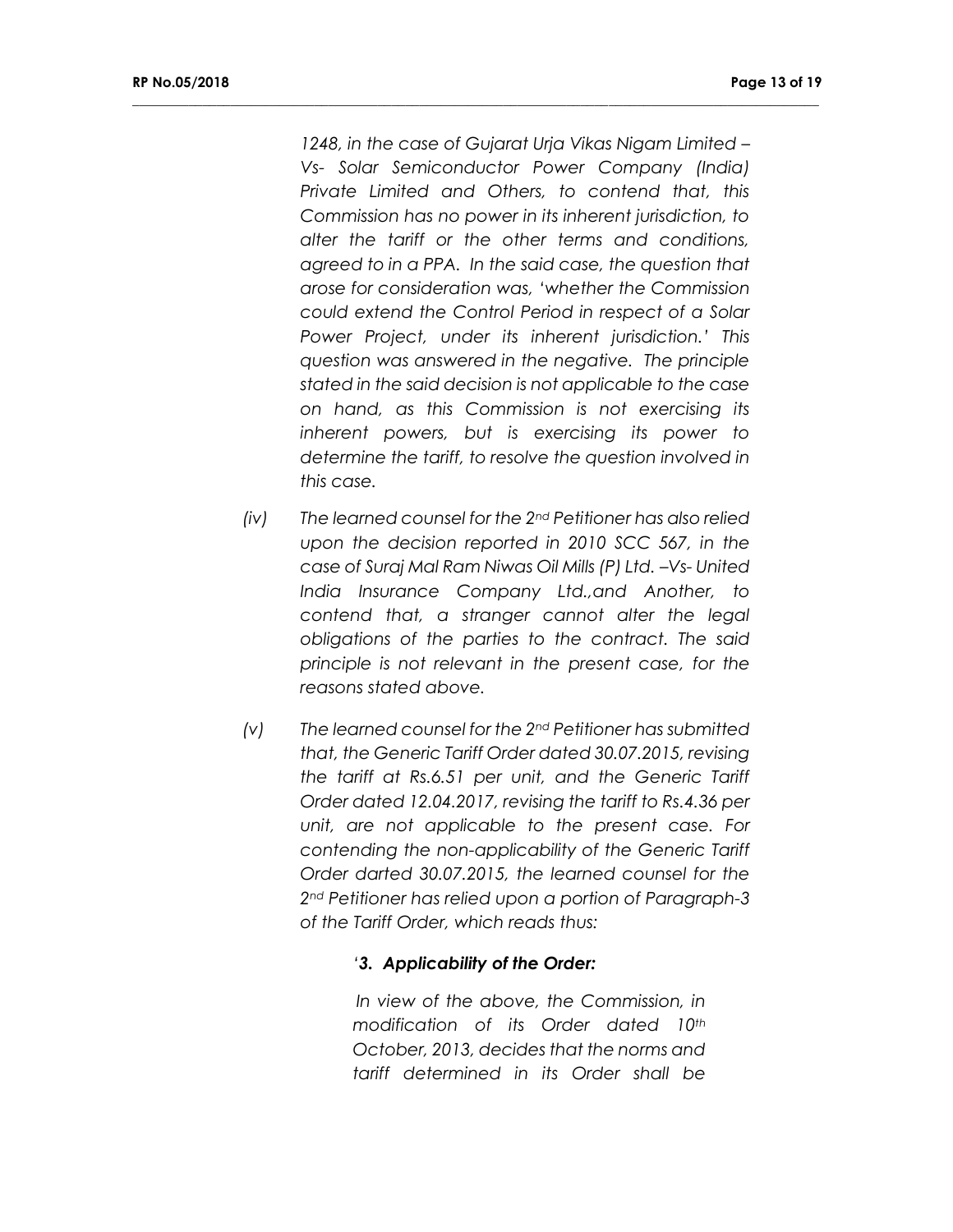*applicable to all new grid connected MW scale solar PV and solar thermal power plants, entering into Power Purchase Agreement (PPA) on or after 1st September, 2015 and getting commissioned during the period from 1st September, 2015 to 31st March, 2018 for which PPAs have not been entered into, prior to 1st September, 2015.*

**\_\_\_\_\_\_\_\_\_\_\_\_\_\_\_\_\_\_\_\_\_\_\_\_\_\_\_\_\_\_\_\_\_\_\_\_\_\_\_\_\_\_\_\_\_\_\_\_\_\_\_\_\_\_\_\_\_\_\_\_\_\_\_\_\_\_\_\_\_\_\_\_\_\_\_\_\_\_\_\_\_\_\_\_\_\_\_\_\_\_\_\_\_\_\_\_\_\_**

*In respect of the projects that are commissioned during the period from 1st September, 2015 to 31st March, 2018 for which PPAs have been entered into and submitted to the Commission prior to 1st September, 2015 for approval, the tariff as per the said agreement shall be applicable.*

*…….'*

*The learned counsel for the 2nd Petitioner has relied upon the latter portion of Paragraph-3 of the said order, noted above, to contend that, the Solar Power Project of the Petitioners has complied with all the requirements, stated therein, therefore, it is entitled to the tariff of Rs.8.40 per unit, as per the Generic Tariff Order dated 10.10.2013. It is submitted that, the Solar Power Project has been commissioned, long before 31.03.2018 and the PPA dated 30.06.2015 has been approved by this Commission on 20.07.2015, therefore, the tariff, as per the PPA dated 30.06.2015, is applicable to the Petitioners' Project.*

*The latter part of Paragraph-3 of the Tairff Order, noted above, states that 'the tariff as per the said Agreement shall be applicable'. Article 5.1 of the PPA dated 30.06.2015 provides for the contingencies, in which a lower tariff is applicable for the Project. If the Project is liable for a lower tariff, the same should be considered and the applicability of such lower tariff is*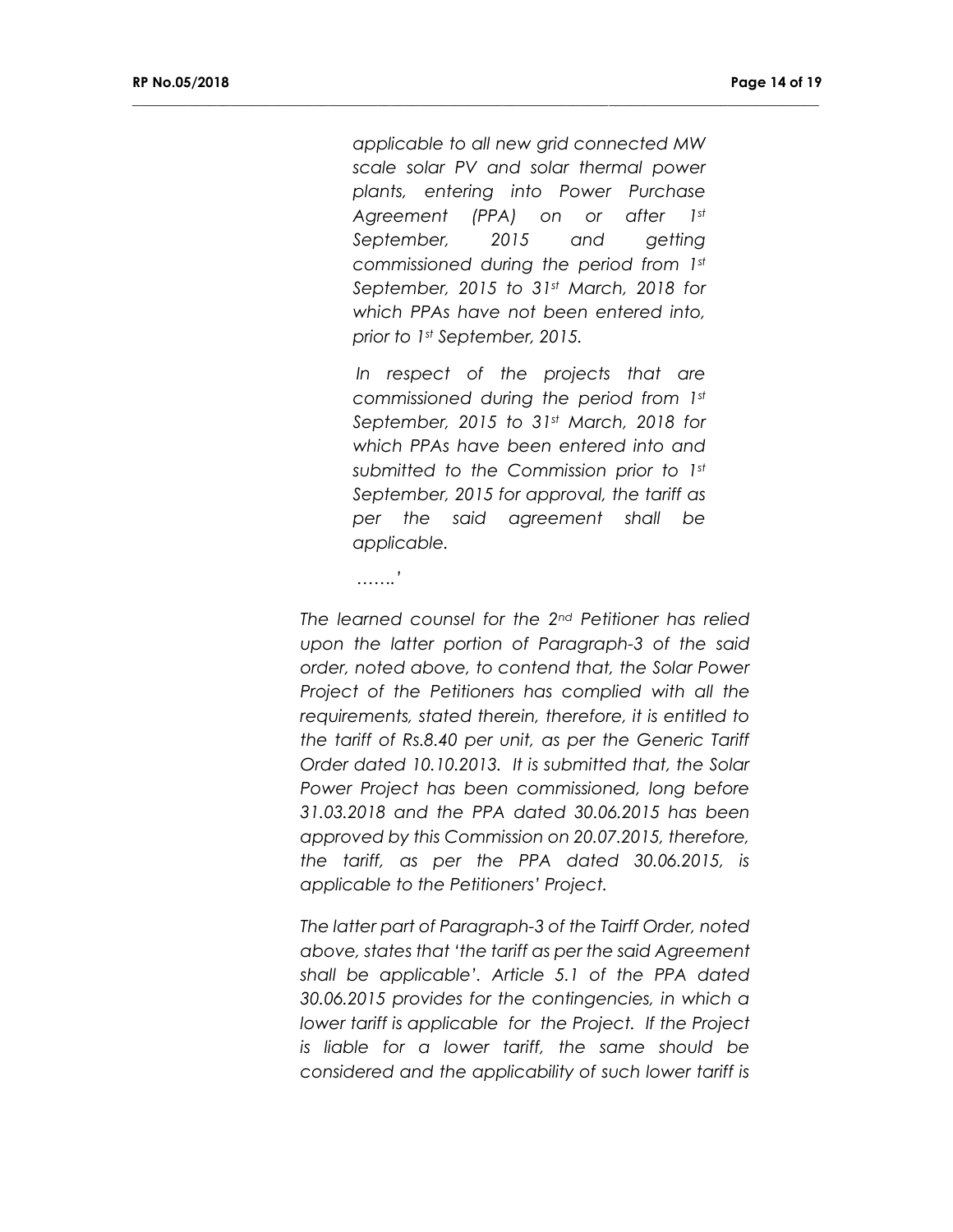*not taken away in the latter part of Paragraph-3 of the Tariff Order, noted above. 'The tariff as per the said Agreement', does not mean that it is only the tariff of Rs.8.40 per unit in all cases, but it could be a lower tariff, in the event of any delay in commissioning of the Solar Power Project, as provided in Article 5.1 of the PPA.*

**\_\_\_\_\_\_\_\_\_\_\_\_\_\_\_\_\_\_\_\_\_\_\_\_\_\_\_\_\_\_\_\_\_\_\_\_\_\_\_\_\_\_\_\_\_\_\_\_\_\_\_\_\_\_\_\_\_\_\_\_\_\_\_\_\_\_\_\_\_\_\_\_\_\_\_\_\_\_\_\_\_\_\_\_\_\_\_\_\_\_\_\_\_\_\_\_\_\_**

*The learned counsel for the 2nd Petitioner has further submitted that, the Generic Tarff Order dated 12.04.2017 cannot be made applicable, retrospecttively, from 01.04.2017, as this Commission has no jurisdiction to do so. In this regard, the learned counsel has relied upon the decision, reported in (2011) 6 SCC 570, in the case of J.S. Yadav –Vs- State of UP and Another, to contend that, the vested right of the Petitioners for a tariff of Rs.8.40 per unit, agreed to in the PPA, cannot be taken away. In Pragraph-22 of the said Judgment, it is held that, "Thus, 'vested right' is independent of any contingency. Such a right can arise from a contract, statute or by operation of law. A vested right can be taken away, only if the law specifically or by necessary implication provides for such a course." In the present case, the term of the PPA itself provides for a lower tariff in certain contingencies. Hence, this decision is not applicable to the case on hand.*

*(vi) The learned counsel for the 2nd Petitioner has further submitted that, this Commission has no power, much less, the inherent power, to issue the letters dated 16.03.2017 and 05.04.2017 directing the ESCOMs not to allow any extension of time and directing the ESCOMs to advise the Solar Project Developers to file a Petition, before the Commission, seeking approval of the extension of time, granted by the ESCOMs, if any. This contention of the learned counsel is not tenable, as this Commission has the exclusive jurisdiction, to consider the validity of the extension of time, when it affects the tariff payable.*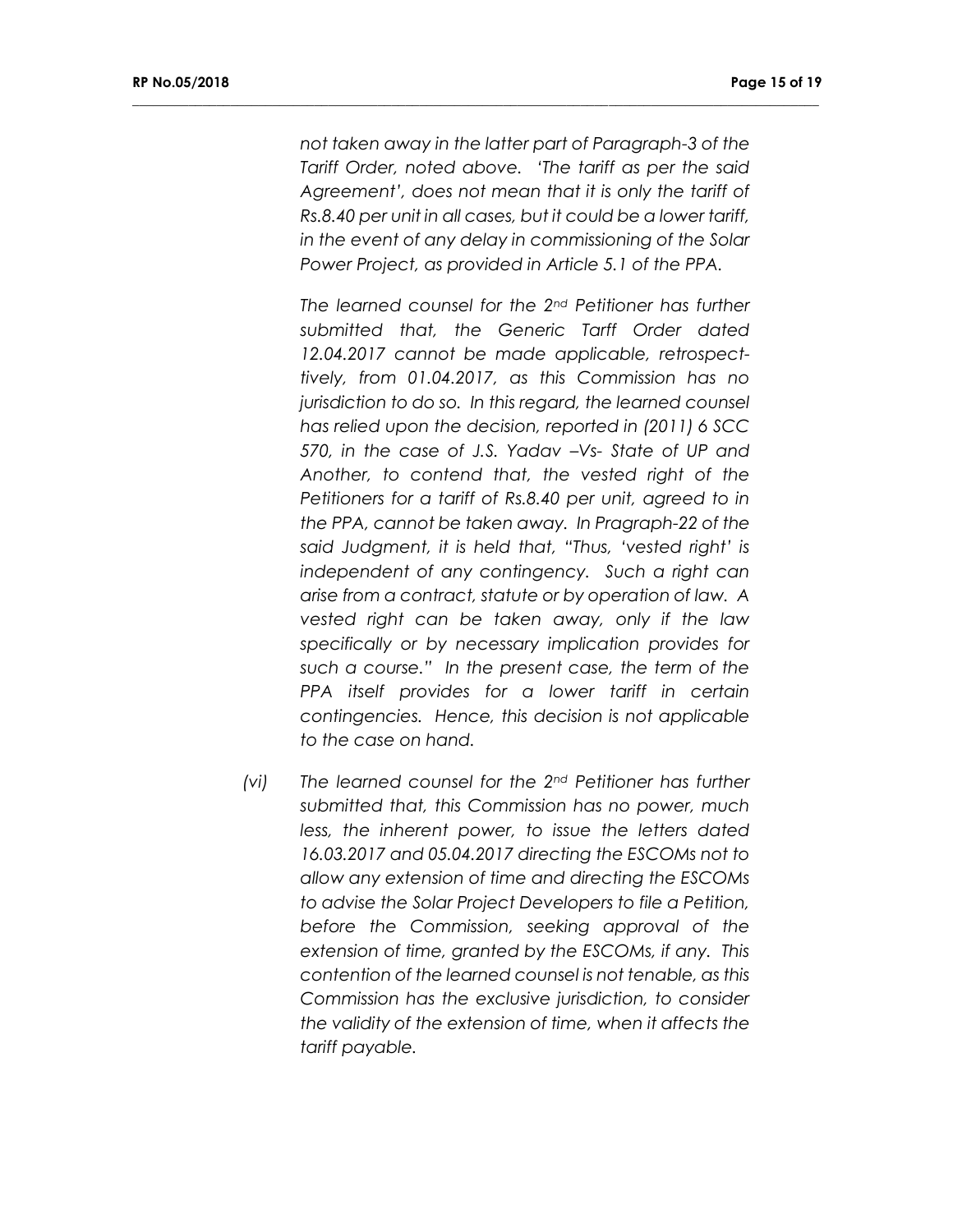*(d) For the reasons stated above, we answer issue No.(2), in the affirmative."*

**\_\_\_\_\_\_\_\_\_\_\_\_\_\_\_\_\_\_\_\_\_\_\_\_\_\_\_\_\_\_\_\_\_\_\_\_\_\_\_\_\_\_\_\_\_\_\_\_\_\_\_\_\_\_\_\_\_\_\_\_\_\_\_\_\_\_\_\_\_\_\_\_\_\_\_\_\_\_\_\_\_\_\_\_\_\_\_\_\_\_\_\_\_\_\_\_\_\_**

(b) The learned counsel for the Petitioner has also relied upon Paragfaph-37 of the Judgment dated 13.03.2019, rendered by the Hon'ble High Court of Karnataka in W.P.Nos.23158 to 23162 of 2018 (*Renew Power Limited and others –Vs- BESCOM and others*) and other connected cases, which reads thus:

> *"37. The Hon'ble Apex Court in Gujarath Urja Vikas Nigam Limited, supra has held that under Regulations 80 to 82, the inherent powers of the State Commission which is akin to Section 151 of CPC, the power of the State Commission to regulate the conduct of the Commission i.e. to regulate its own procedure, the power cannot travel so as to alter the terms and conditions of the agreement entered into between the parties to grant substantive relief to the company by extending the control period of tariff order. In terms of Regulation 80, the inherent powers of the State Commission are saved to make such orders as may be necessary:- (i) to secure the ends of justice; and (ii) to prevent abuse of process of the Commission. The inherent powers under Section 151 CPC are procedural in nature and cannot affect the substantive right of the parties. Hence inherent powers preserved under Regulation 80 cannot affect a substantive*  right of the parties. This dictum with all force applies to the *proceedings at hand.*

> *It is the contention of the Commission and the State that the Commission has been conferred with the power to determine the tariff from time to time and it cannot be said that the Commission is functus officio once it has determined the price. The phrase 'time to time' emphasised would only mean that the KERC can determine wheeling and banking charges prospectively. Sections 62 and 64 conferred the power on the Commission to determine the tariff and once settled contracts have been entered into, based on the tariff*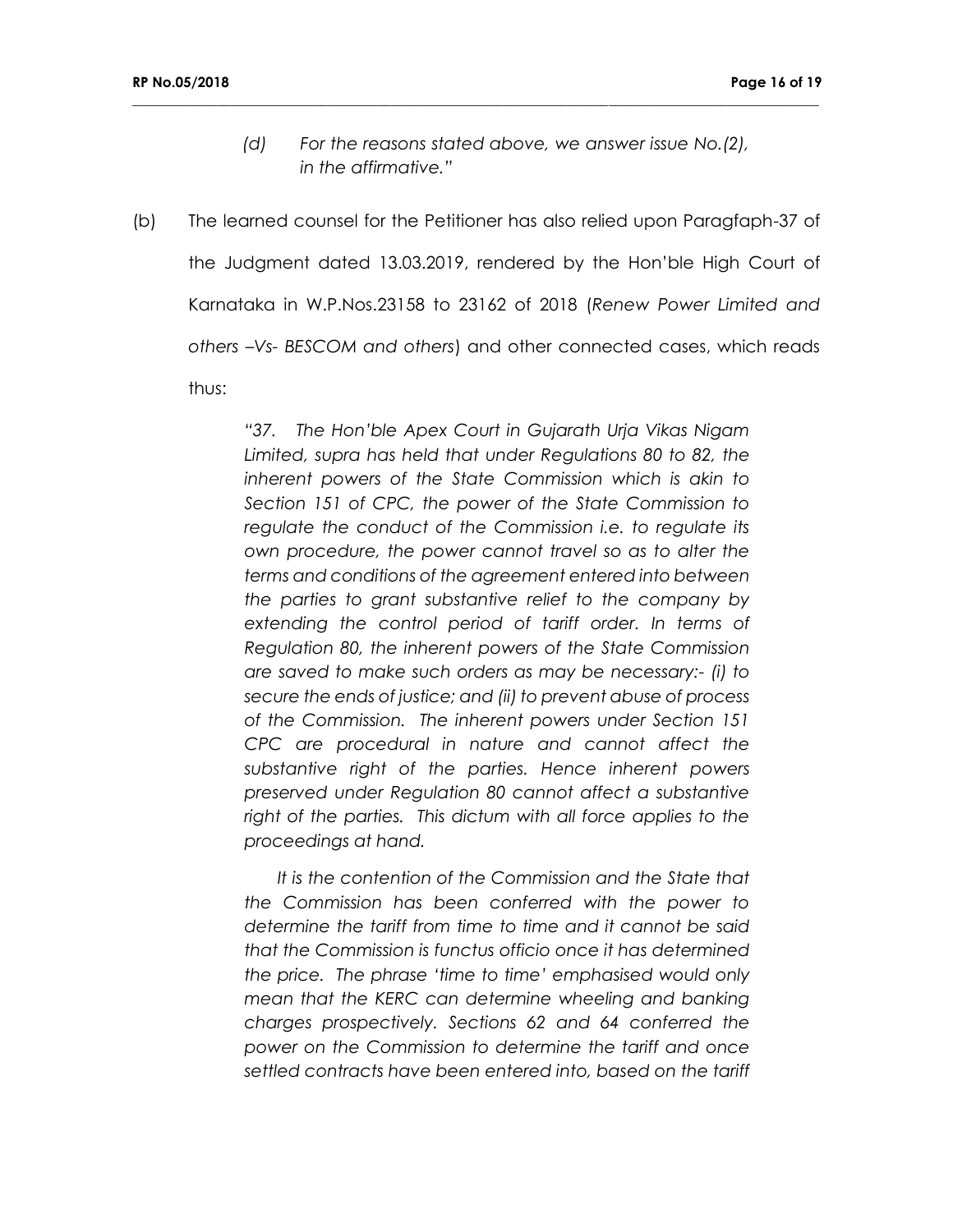*orders sans any request made by the either of the parties to the PPA, the KERC has not been conferred with the power to determine the tariff from time to time."*

**\_\_\_\_\_\_\_\_\_\_\_\_\_\_\_\_\_\_\_\_\_\_\_\_\_\_\_\_\_\_\_\_\_\_\_\_\_\_\_\_\_\_\_\_\_\_\_\_\_\_\_\_\_\_\_\_\_\_\_\_\_\_\_\_\_\_\_\_\_\_\_\_\_\_\_\_\_\_\_\_\_\_\_\_\_\_\_\_\_\_\_\_\_\_\_\_\_\_**

As already noted in the Order dated 07.08.2018 in OP No.65/2017, the principles laid down in the *Gujarath Urja Vikas Nigam Limited* case are not applicable in the facts and circumstances of the present case. Therefore, the principles stated in Paragraph-37 of the said Judgment of the Hon'ble High Court of Karnataka are not applicable to the present case.

- (c) From a reading of Article 5.2 of the PPA relating to the tariff payable for the energy supplied, it cannot be disputed that, if the commissioning of the Solar Power Project does not take place within the specified time, the Solar Power Developer (SPD) would be entitled to a lower tariff, applicable as on the date of commercial operation of the Project. The delay can be condoned, only on proof of the *Force Majeure* Events affecting the SPD. This Commission has the exclusive jurisdiction to determine the existence of a *Force Majeure* Event or otherwise and that power cannot be delegated to a party. It is a fundamental principle that, an Authority empowered to decide a dispute, cannot delegate that power to another person. Therefore, for this reason also, the term contained in Article 2.5 of the PPA, conferring power to the 1<sup>st</sup> Respondent (BESCOM), regarding extension of time for commissioning the Project, beyond the Scheduled Commissioning Date, is invalid.
- (d) For the above reasons, we answer Point No.(1), in the negative.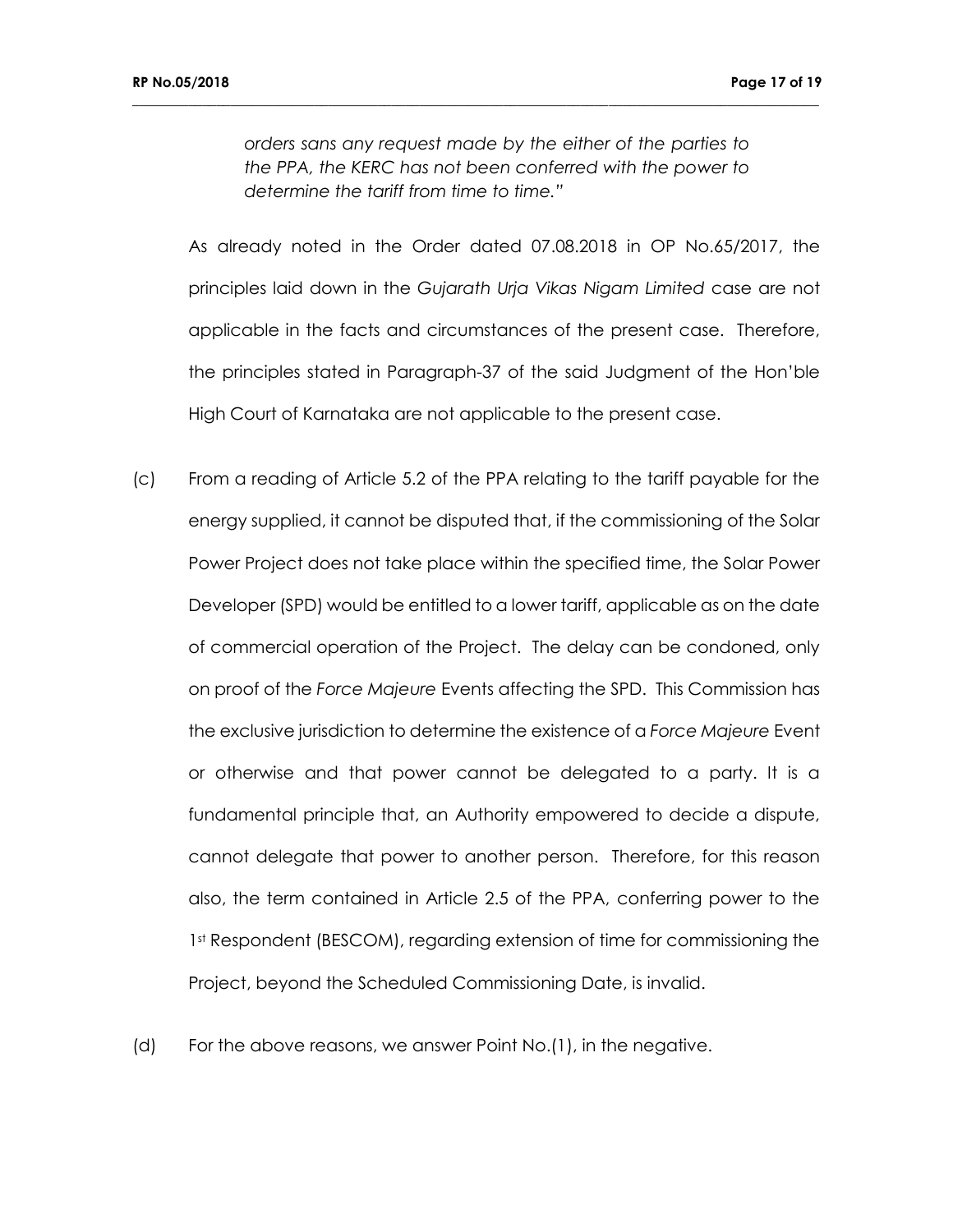9) **POINT No.(2):** *Whether there is an error apparent on the face of record, in holding that the Petitioner has failed to make out a case for extension of time?*

- (a) It is contended by the Petitioner that, the impugned Order has been passed without properly examining the material on record and the finings arrived at, are suffering from errors apparent on the face of record. The Petitioner has not pointed out, as to how the findings arrived at, are suffering from errors apparent on the face of record.
- (b) This Commission, in the impugned Order dated 01.02.2018, has considered all the grounds urged by the Petitioner in support of his contention, to claim extension of time for commissioning the Project. On appreciation of all the facts and circumstances stated by the Petitioner, this Commission had concluded that, the Petitioner was at fault and he had not taken proper steps to proceed with the Project, within reasonable time, from the date of execution of execution of the PPA. The Petitioner has now contended that the conclusions, arrived at by this Commission, are not proper and the Commission has committed errors, in arriving at the findings against the Petitioner.
- (c) The contention of the Petitioner that, the findings arrived at by this Commission, are erroneous and wrong, cannot be a ground for review of the impugned Order dated 01.02.2018. Such errors, if any, should be challenged only in an Appeal and not in a Review Petition. The Petitioner cannot urge to re-appreciate the evidence and to come to a different finding. The Petitioner